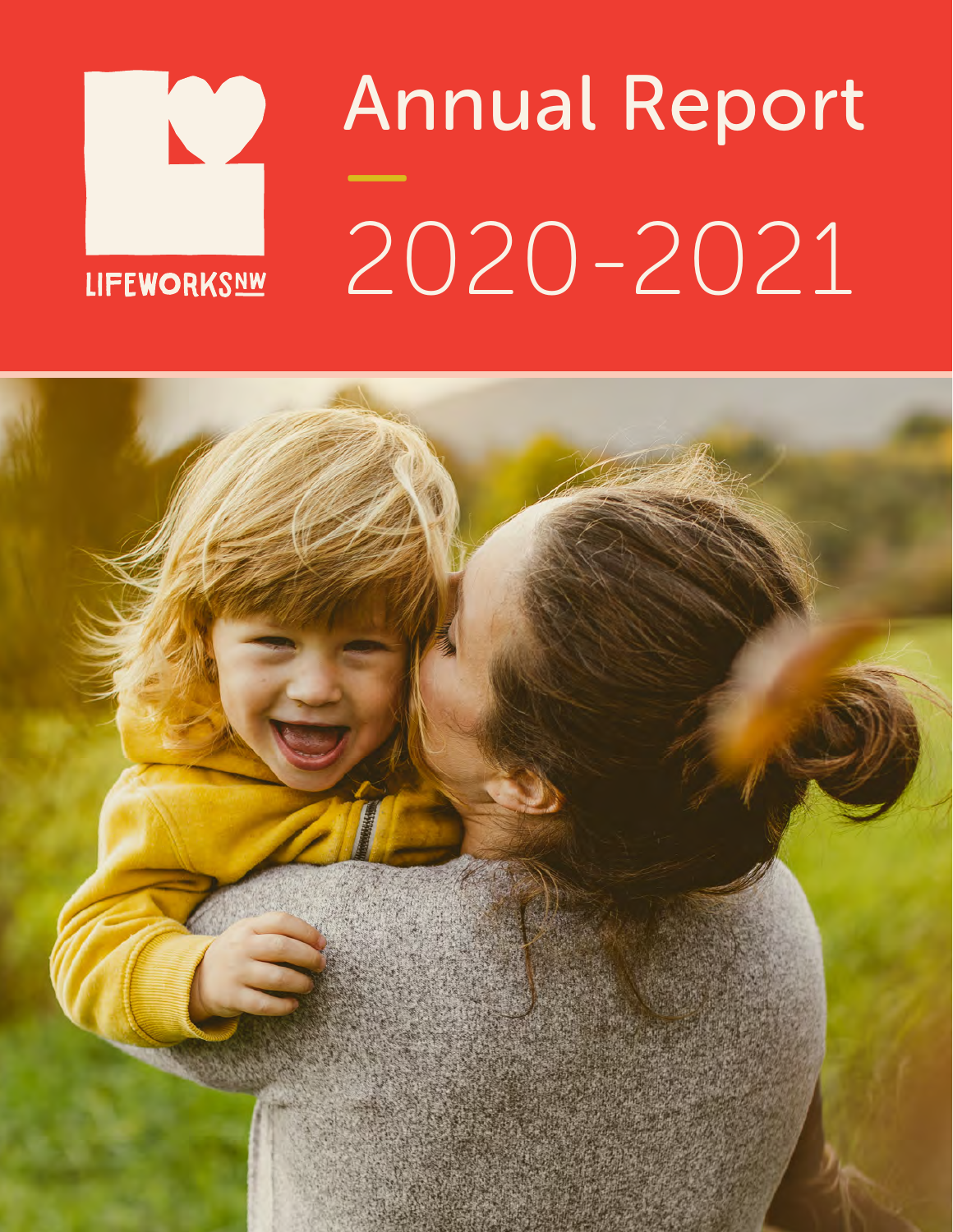## WELL-BEING FOR ALL

*"There's only one thing more precious than our time and that's who we spend it on." — Leo Christopher*

LifeWorks NW celebrated its 60th anniverary in 2021. We look forward to the next 60 years and beyond!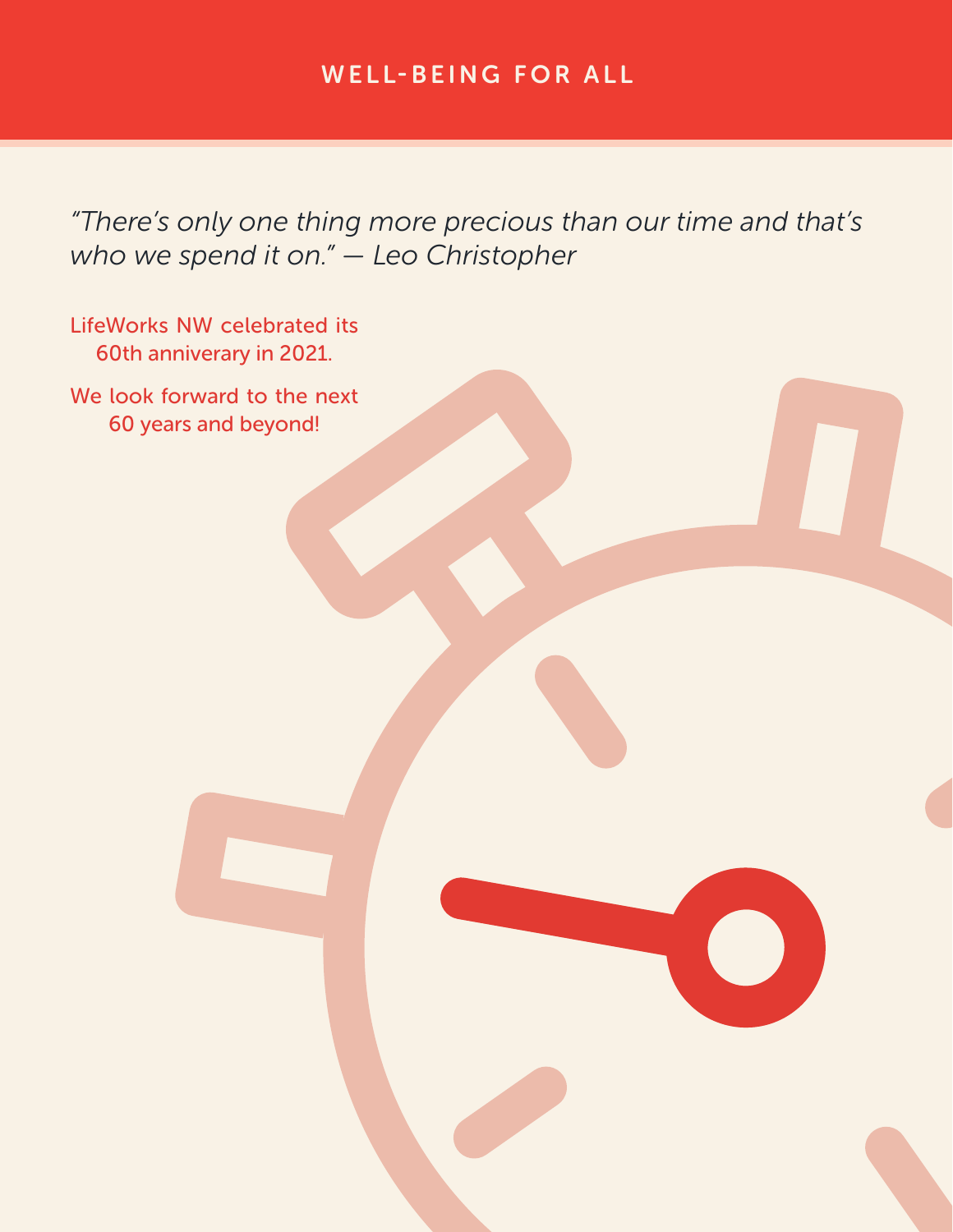### A LETTER FROM OUR BOARD CHAIR



 $'$ ...we're ready for the next 60 years whatever it brings.

#### ABBY WEAST BOARD CHAIR

When LifeWorks NW thought about celebrating our 60th anniversary in fiscal year 2020-21, we weren't anticipating a worldwide pandemic that would lead to changes in health, in social interactions and in cultural norms. We had not anticipated the need to move half our staff and clients to remote services. Or to be offering free COVID-related mental health services in collaboration with two counties. We didn't know clients would need us to focus on providing life-sustaining basics.

But LifeWorks NW has always excelled at change. In 1961, we offered services only to children and in a single county. Today, we serve clients of all ages across the metro tri-county area.

So when the world changed in 2020, the staff rotated quickly and efficiently, providing Telehealth and other remote services within a few days of the state's mandate to shelter at home. Staff delivered basics, such as food and diapers, to many clients. And, with the help of our funders, the IT department swiftly provided clients with phones or tablets, enabling them to access services remotely.

Throughout FY 2020-2021, the LifeWorks NW staff and our funding partners worked together to serve consumers in a world we hadn't anticipated, providing services we've always known were vital. While we didn't anticipate the changes this year brought, we're proud that the LifeWorks NW's community clearly demonstrated we're ready for the next 60 years whatever it brings.

In deep appreciation, Abby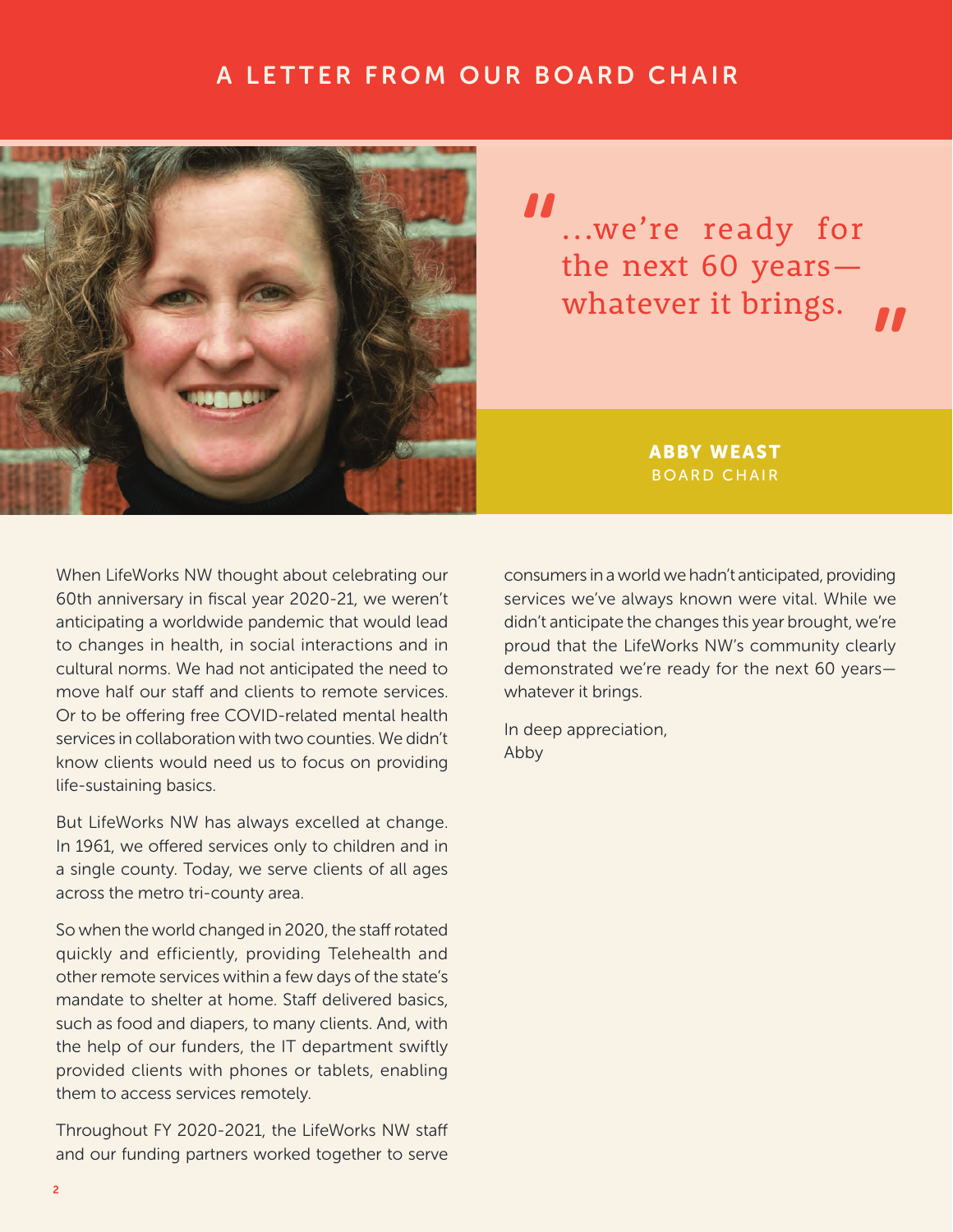### A LETTER FROM OUR PRESIDENT & CEO

 $\blacksquare$ <br>LifeWorks NW's 60th year was one of evolution and resiliency.

> MARY MONNAT PRESIDENT & CEO



Anyone who read the news this past year is aware that the number of people in need of mental health care skyrocketed during the pandemic, while the health system struggled to meet these needs with fewer people entering the behavioral health field.

In response, LifeWorks NW's 60th year was one of evolution and resiliency. For example:

We sought and received access for loan repayment programs. Now, many of our committed staff members can apply for up to \$150,000 in student loan forgiveness. At the same time, we invested in leadership training to strengthen mentorship, vision and innovation.

We expanded our equity, diversity and inclusion efforts—values intrinsic to the agency throughout our history. But in a year when numerous people of color died through violence, racial unrest became the community's norm, and social inequity a national reproach, LifeWorks NW recognized that empowering our communities of color was never more important. We held listening sessions with our staff of color, hearing their concerns, their needs and their advice. These led to a comprehensive equity and inclusion plan, the creation of a Black,

Indigenous and People of Color Employee Resource Group, and the addition of a vice president of Equity, Inclusion and Workforce Development.

We responded to another nationwide issue—access to life saving services—by expanding choices for staff and consumers alike. Where appropriate, we heeded state and CDC recommendations to offer Telehealth and remote services during the pandemic. And as we began the transition back to more in-person outpatient care, we continued to make choice a priority for consumers and staff. Consumers are offered a mix of Telehealth, community based and in-person services. And staff can apply for on-site or fully remote work, or a combination of both.

Continuing to address both local and nationwide behavioral health issues is part of our commitment to proactively help restore hope and save lives for another 60 years and beyond. We welcome your continued partnership on this important journey of promoting well-being for all in the years and decades ahead.

Ever onward, **Mary**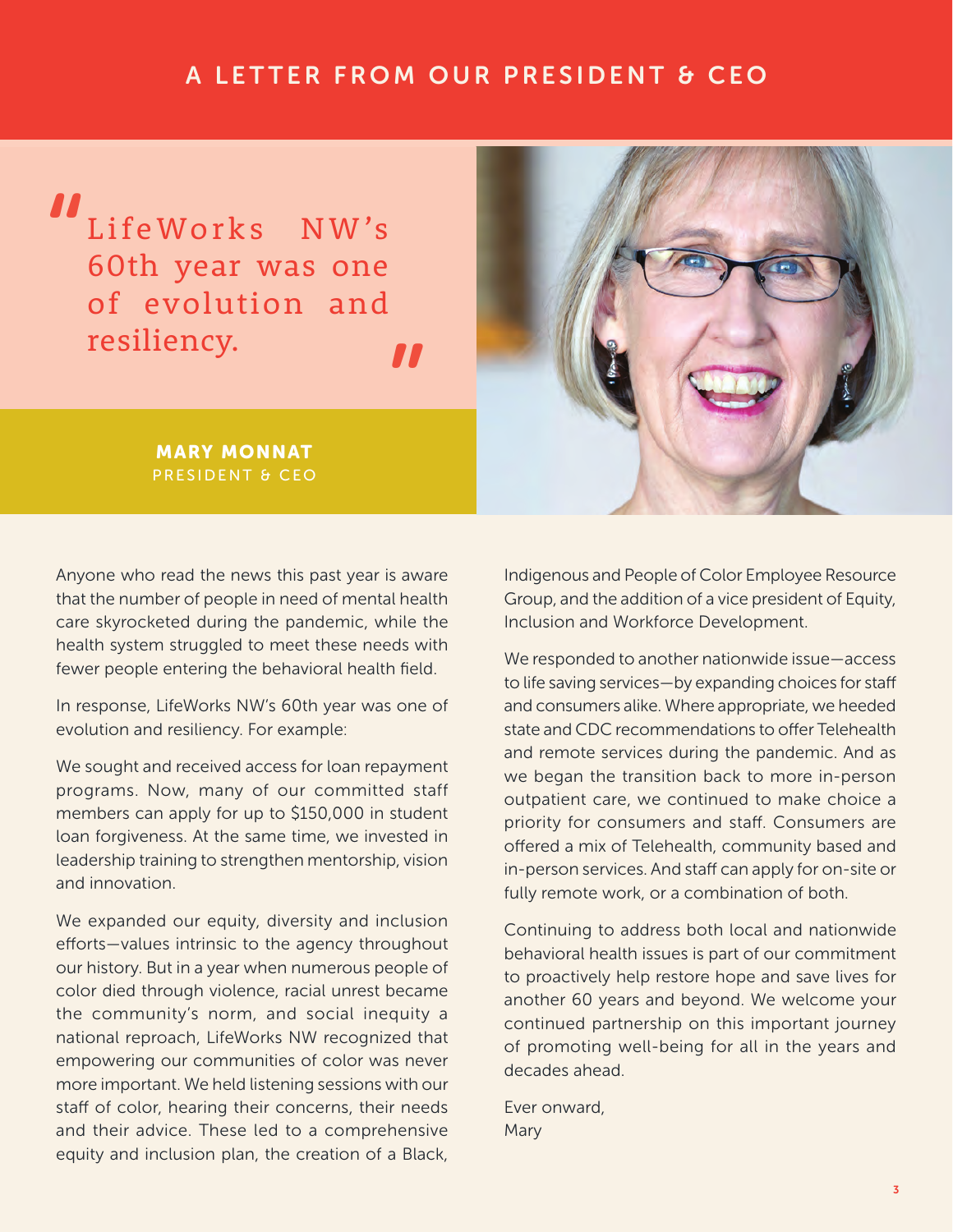### CELEBRATING OUR CONSUMERS



#### Prevention Services

A child at LifeWorks NW Main Street Children's Relief Nursery smiles, laughs and plays with his teachers and friends constantly, despite the fact that he can only cross a room by rolling or climb a jungle gym using knees and elbows. He was born with a congenital disorder that locks his joints, and his father says his Relief Nursery teacher has done wonders to improve both their lives.

"It's been nice letting him socialize with other kids and adults," says his father. "They've helped him a lot with things like using utensils. [His teacher] Romy helps him with art, with scissors, with drawing because he needs help with all that. He is constantly asking if he can come here. She's done wonders... and has been a big impact in his—well—in both of our lives.

"And it isn't just Romy, it is everyone at LifeWorks NW. I've been through some difficult times myself, and they've always been able to help with resources, like food or clothing for him…it's very much appreciated. Everyone's been amazing with what they do."



#### Chemical Dependency

Maria\* underwent numerous traumatic experiences in a short time, from severe domestic violence to contracting COVID. To try to forget her pain and sadness, Maria turned to alcohol and eventually got a DUII.

According to her Chemical Dependency counselor, Nancy, "Maria has really committed herself to her… treatment, and also engages in mental health therapy at another agency. She attends her two weekly CD treatment groups regularly and does her 'homework,' which includes practicing mindfulness meditation three times a day. When Maria told me she was actually starting to feel peaceful and happy, I thanked her for having the courage to honestly share her feelings with me at the beginning of her treatment and her commitment to follow through with the treatment program that she and I developed together."

\*Not their real photos or names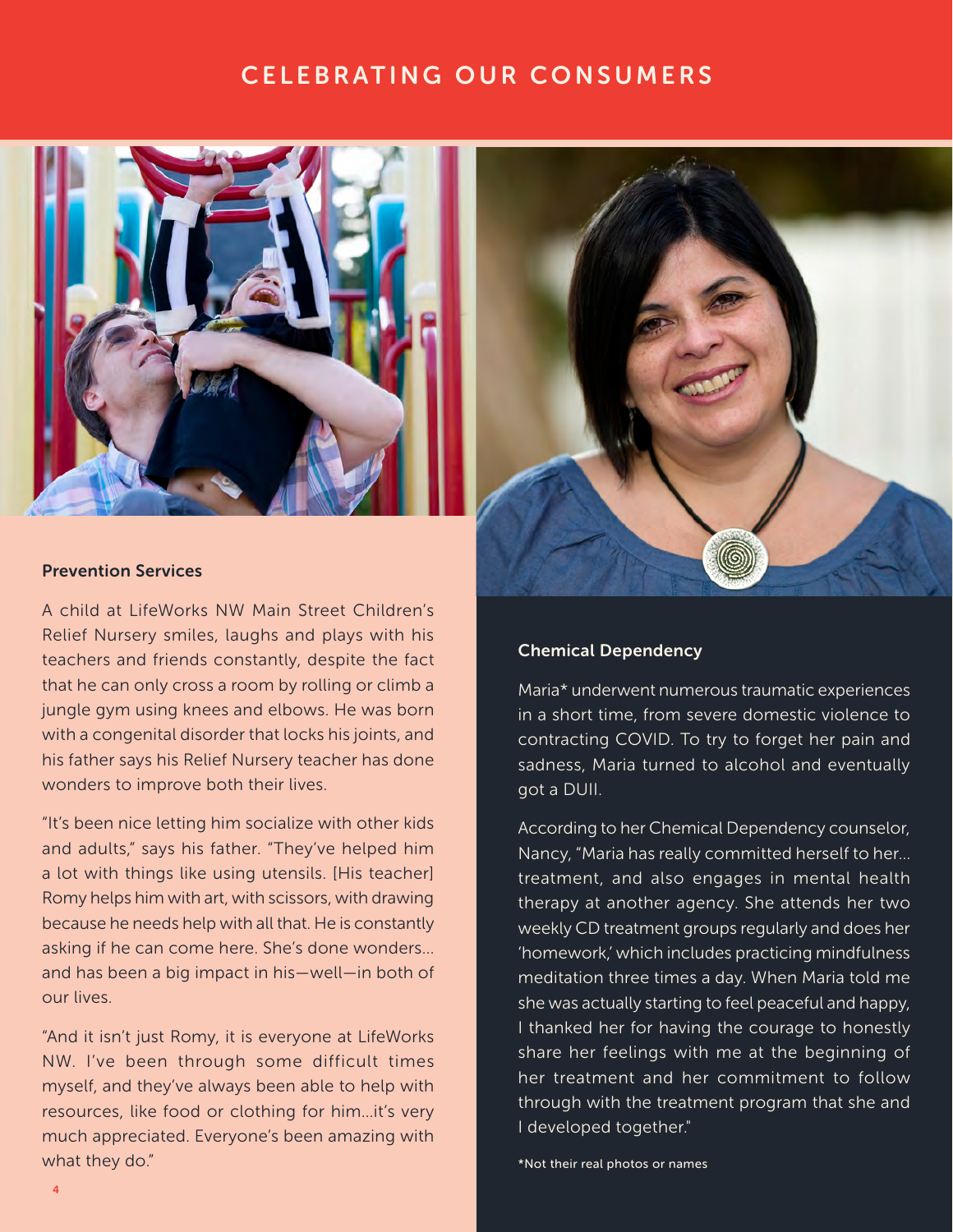### CELEBRATING OUR CONSUMERS



#### Problem Gambling

Helen\* was diagnosed with a pathological gambling disorder and severe amphetamine use disorder. These, plus mental and physical health problems, led to homelessness and threatened her life. Unable to keep a job, Helen frequently put herself in danger.

Through LifeWorks NW's integrated, holistic teambased care, she has been successful in managing her mental and physical health, and her addictions. She believes the collaborative, whole-person, consumer-centric range of services, saved her life.

"Even now, when I go by a video poker machine, I tell myself to keep going and distract myself; that was not possible before I entered treatment," says Helen.

Now in school to become an addictions counselor, she has earned her peer mentor certification. With a place to live, money in the bank and a full-time job, at the time of writing she hasn't gambled in over a year or used drugs in two.

"My life is so full, I am happy, joyful and I have finally found the true meaning of peace," says Helen. "LifeWorks NW [staff] were my angels and...inspired me to be an angel, too."

#### Supported Employment

A chef and restaurant owner discovered that the drug culture common in this field could destroy everything he cared about. He lost his restaurant, his family and his career. Eventually, the drugs affected his mental health, leaving him paranoid and angry. But when Patrick\* connected with LifeWorks NW, he got the support he needed to begin putting his life back together.

The Supported Employment program began by helping him look for work in restaurants, but he was overqualified for most jobs. He changed goals and our staff helped him successfully retrain and obtain work in a different field. But he missed his first love. When restaurants struggled to find staff in 2021, it was our chance to help change Patrick's life.

After finding the perfect restaurant job, we made sure he had chef hats and appropriate kitchen attire. We helped him fix his bike for transportation and exercise, and removed other barriers to keeping the job he wanted so much.

"You never gave up on me," Patrick told the Supported Employment staff. "Now I have a job that I love where I feel valued and respected." And Patrick knows they will continue to be there for him, when and where he needs them.

\*Not their real photos or names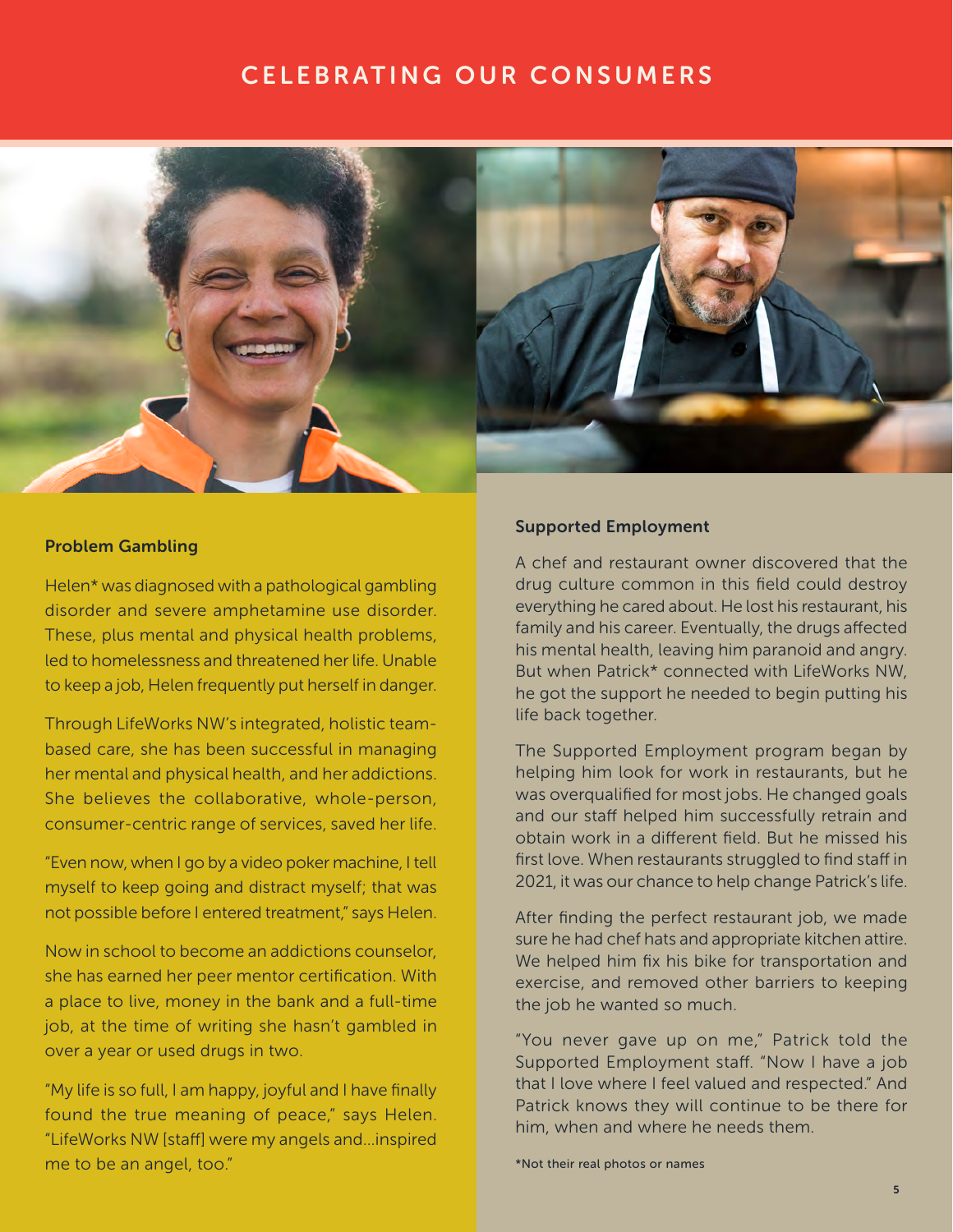### CELEBRATING OUR VOLUNTEERS

Ebony Sloan Clark began her postgraduate career at LifeWorks NW as a clinician, then later as a director. She's currently Multnomah County's Health Department Director, but never stopped supporting LifeWorks NW, which she says will always be home. Ebony serves as a volunteer on our African American Advisory Board and, according to Mary Monnat, she has always had a key role in supporting our community growth.

" *She inspires others and greatly advanced our cultural responsiveness then and now," says Mary. "LifeWorks NW is forever grateful for her many contributions over the years.* "





Dotti Cowart has served as a volunteer for almost two decades, as a board member or officer, and more recently on the Development Committee. One of the first things Dotti did when she began volunteering was to visit all the LifeWorks NW sites. By seeing the unique needs of each site, she found she was better able to support them.

" *I think the most impressive change over the years has been just watching the organization grow," she says. "Just to see this growth and watch Mary's leadership and resiliency has been a joy. I think LifeWorks NW's role will be even bigger in the future.*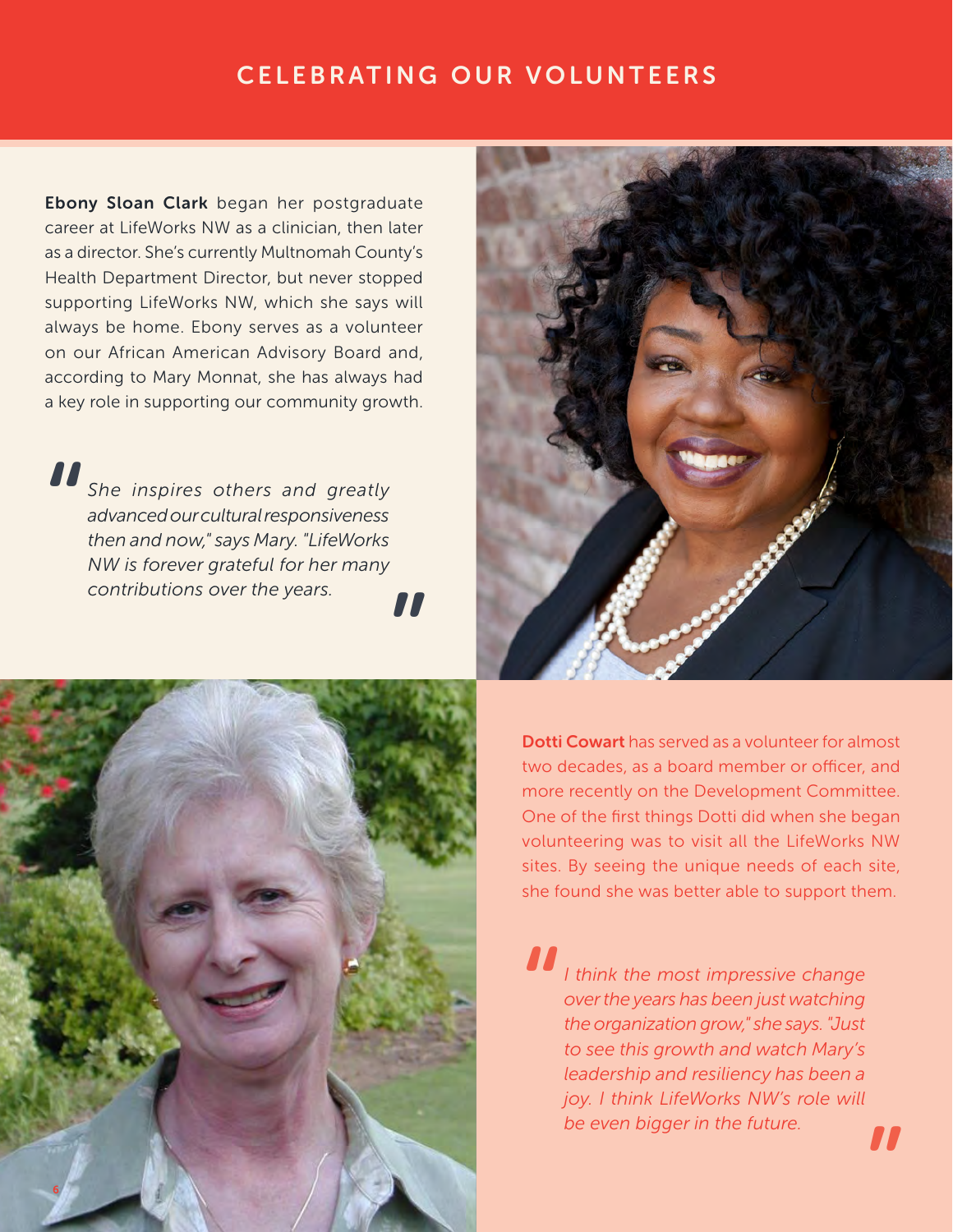### PREVENTION SERVICES

### CHILDREN'S RELIEF NURSERIES

| 57% Female      | 179 Children served   |
|-----------------|-----------------------|
| <b>43% Male</b> | 191 Caregivers served |

### FAMILY & COMMUNITY ALLIANCE

| 63% Female      | 125 Children served         |
|-----------------|-----------------------------|
| <b>37%</b> Male | <b>68 Caregivers served</b> |

### **ETHNICITY**

| 33              |
|-----------------|
| 4 <sup>°</sup>  |
| 38              |
|                 |
|                 |
| $\frac{21}{49}$ |

| 33%       | Latinx               |
|-----------|----------------------|
| 4%        | African American     |
|           | <b>38%</b> White     |
| 21%<br>4% | Multiracial<br>Other |



### FAMILY SUPPORT & CONNECTIONS

#### 62% Female 38% Male

#### 1057 Children served **523** Caregivers served

### HEALTHY FAMILIES

- 49% Female 51% Male
- 97 Children served 136 Caregivers served

#### ETHNICITY **ETHNICITY ETHNICITY**

|          | 24% Latinx                  |
|----------|-----------------------------|
|          | <b>37%</b> African American |
| 26%      | White                       |
| 5%<br>8% | Multiracial<br>Other        |

**ETHNICITY** 

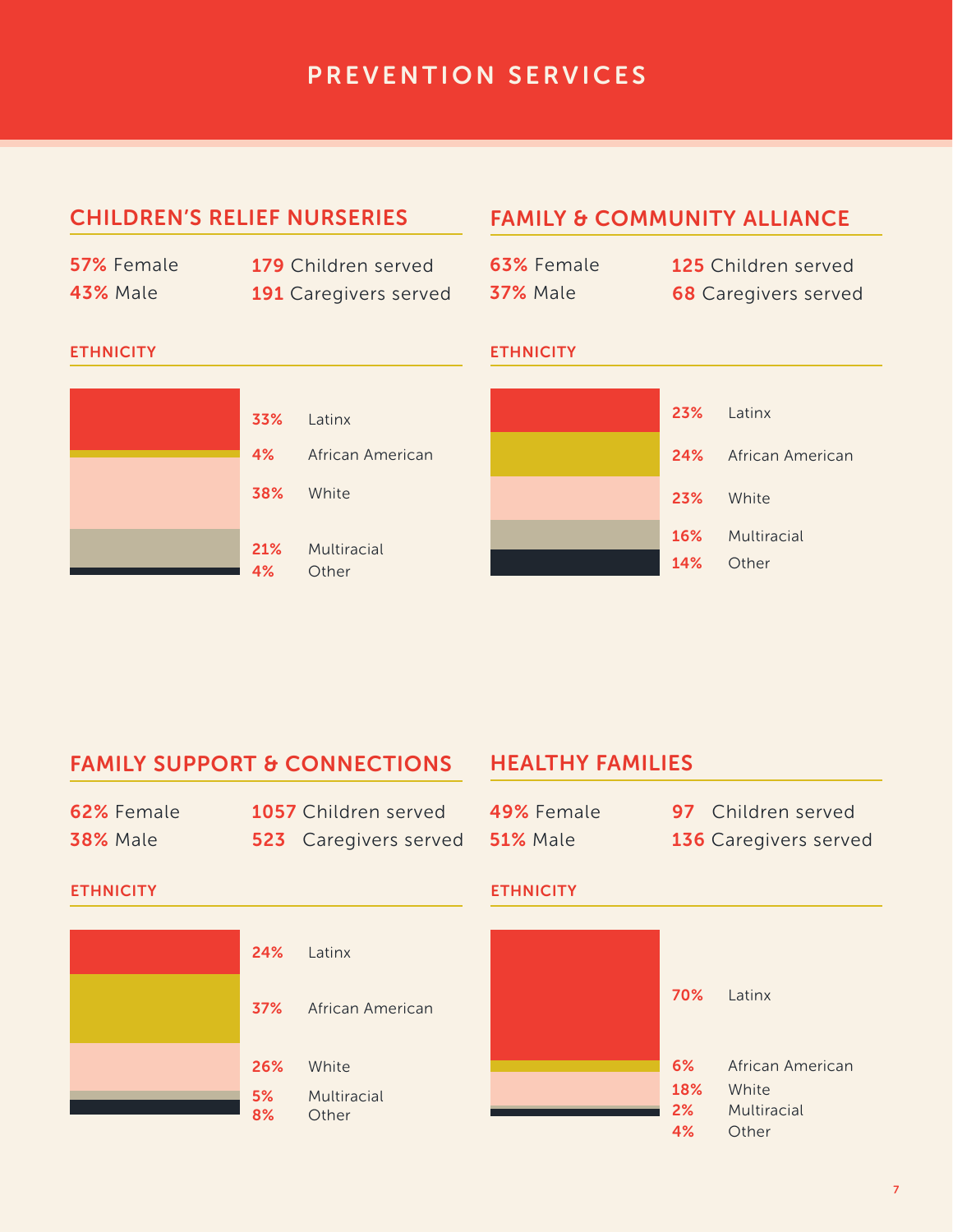### CELEBRATING OUR STAFF



Diane Benavides Wille has been with LifeWorks NW in a wide variety of clinical and operational roles for 15 years.

"

*How often do you get to align your personal values with that of an organization? And it meets my bucket list. I know that by working at LifeWorks NW, I am part of an amazing team that is not only impacting our community—at the core of what we do—we are saving lives. I think I would be really hard pressed to find another job or another agency where all of these things align, and because of that, why would I ever choose to leave?*

Diane Benavides Wille, vice president, Equity, Inclusion & Workforce Development *II*<br>quity

### TOTAL STATISTICS (July 1, 2020-June 30, 2021)

MENTAL HEALTH: 11,417 ADDICTIONS: 2,324 PREVENTION: 2376 CRISIS: 5,503 INTEGRATED HEALTH: 1,122

### TOP MENTAL HEALTH DIAGNOSES



### TOP ADDICTIONS DIAGNOSES

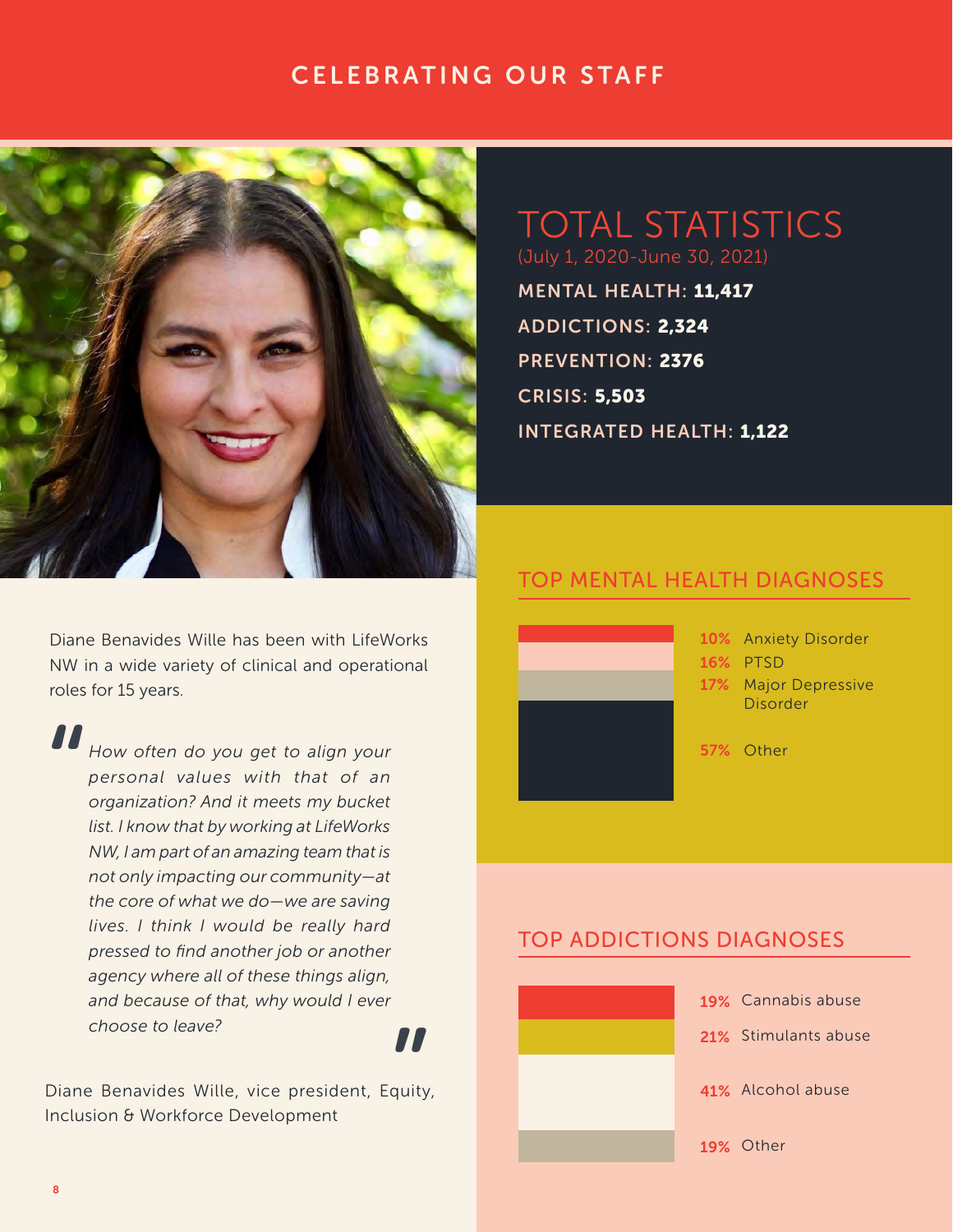### CELEBRATING OUR STAFF

Tesfaye Denbi, in the Recovery Empowerment Achievement in Life (REAL) Program, provides culturally specific substance use and mental health treatment services for African American youths and families. He joined us in 2014, bringing a broad range of experiences and knowledge to the community.

11 *I enjoy being a part of the REAL Program, because it encompasses trauma-informed care, a holistic and Afro-centric approach" says Tesfaye. "My favorite African proverb that guides our teamwork is, 'If you want to go fast, go alone. If you want to go far, go together.'*

Tesfaye Denbi, clinical supervisor, REAL





Tim Kelly, a Peer Wellness and Peer Support specialist, met only remotely with participants during 2020-21. He started in March 2020, just as the pandemic hit Oregon, and a week and a half later his team moved to remote work. Fortunately, he'd been engaging with LifeWorks NW since 2006, so Tim already knew and liked the agency from a variety of perspectives. As with all our peers, Tim has lived experience that he can draw on to support participants in the program. He knows first-hand how to navigate LifeWorks NW's therapy, groups and psychiatry, and has volunteered on our Consumer Advisory Committee.

" *I would not be here today if it were not for LifeWorks NW," Tim says. "LifeWorks NW has been a big part of my life, and I wanted to work here to give back.*

Tim Kelly, Peer Wellness & Support Specialist *"*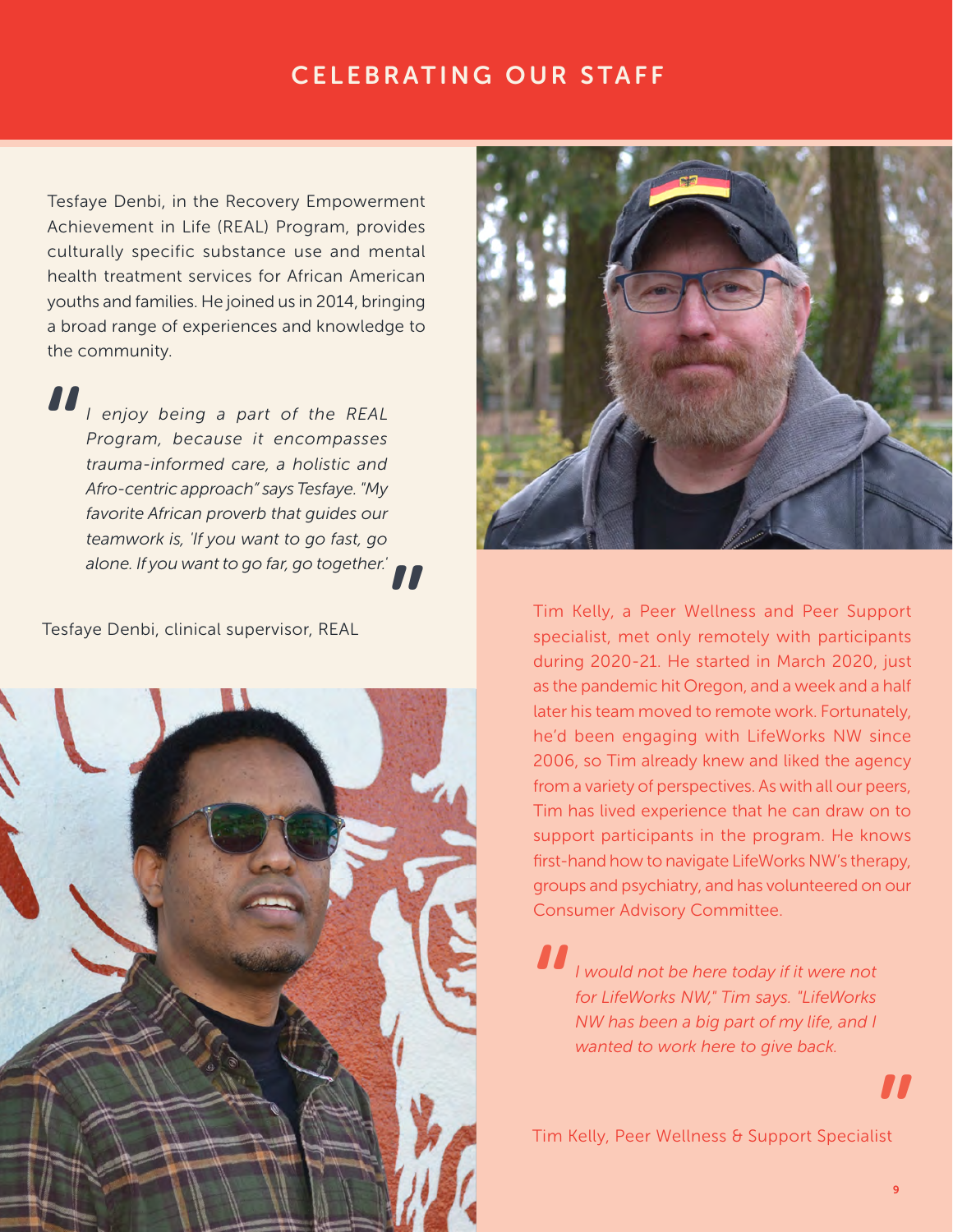### FINANCIALS





### REVENUE FOR YEARS 2020–2021 EXPENSES FOR YEARS 2020–2021

| Services by Client                   | \$27,377,346  |
|--------------------------------------|---------------|
| <b>Public Grants &amp; Contracts</b> | \$22,434,491* |
| Other Revenue                        | \$5,006,862** |
| Contributions                        | \$1,300,133   |
| <b>Total Revenue</b>                 | \$56,118,832  |

\*Includes One-time Funding of \$2.3 million \*\*Includes Net Investment Return of \$4.9 million

| <b>Personnel Costs</b>      | \$37,182,989 |
|-----------------------------|--------------|
| <b>Occupancy Costs</b>      | \$3,689,568  |
| <b>Direct Program Costs</b> | \$2,575,417  |
| <b>Professional Fees</b>    | \$2,298,054  |
| <b>Total Expenses</b>       | \$45,746,028 |

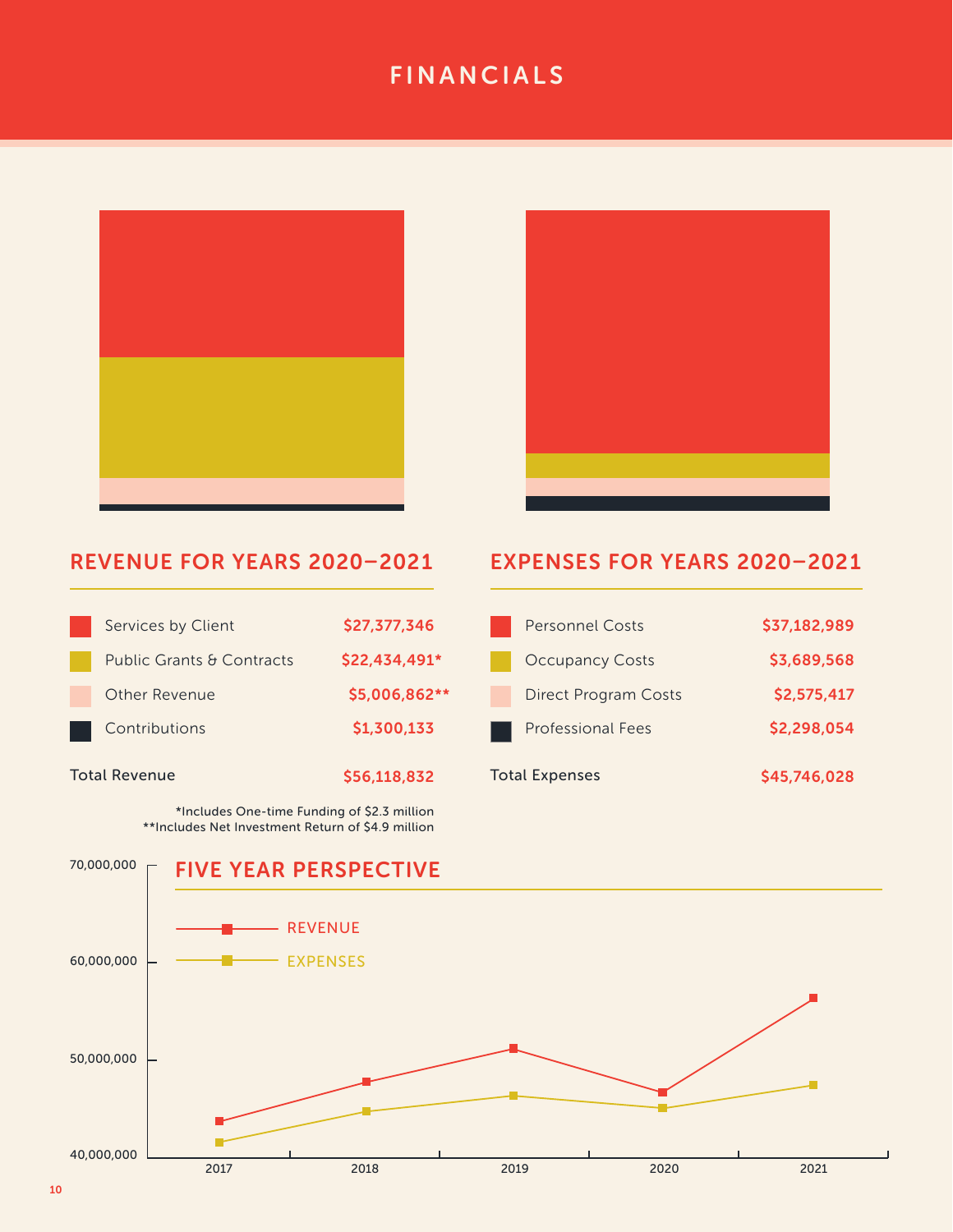### CLIENTS & STAFF

# NUMBER OF PEOPLE SERVED

22,742

### OVERALL CLIENT GENDER

53% Female 46% Male 1% Non-binary

### OVERALL CLIENT AGE



### OVERALL CLIENT ETHNICITY



### OVERALL CLIENT STATISTICS

| <b>Mental Health Services</b> | 50%        |
|-------------------------------|------------|
| <b>Addiction Services</b>     | <b>10%</b> |
| <b>Prevention Services</b>    | <b>10%</b> |
| Crisis Services               | 25%        |
| Integrated Health             | 5%         |

#### OVERALL STAFF ETHNICITY

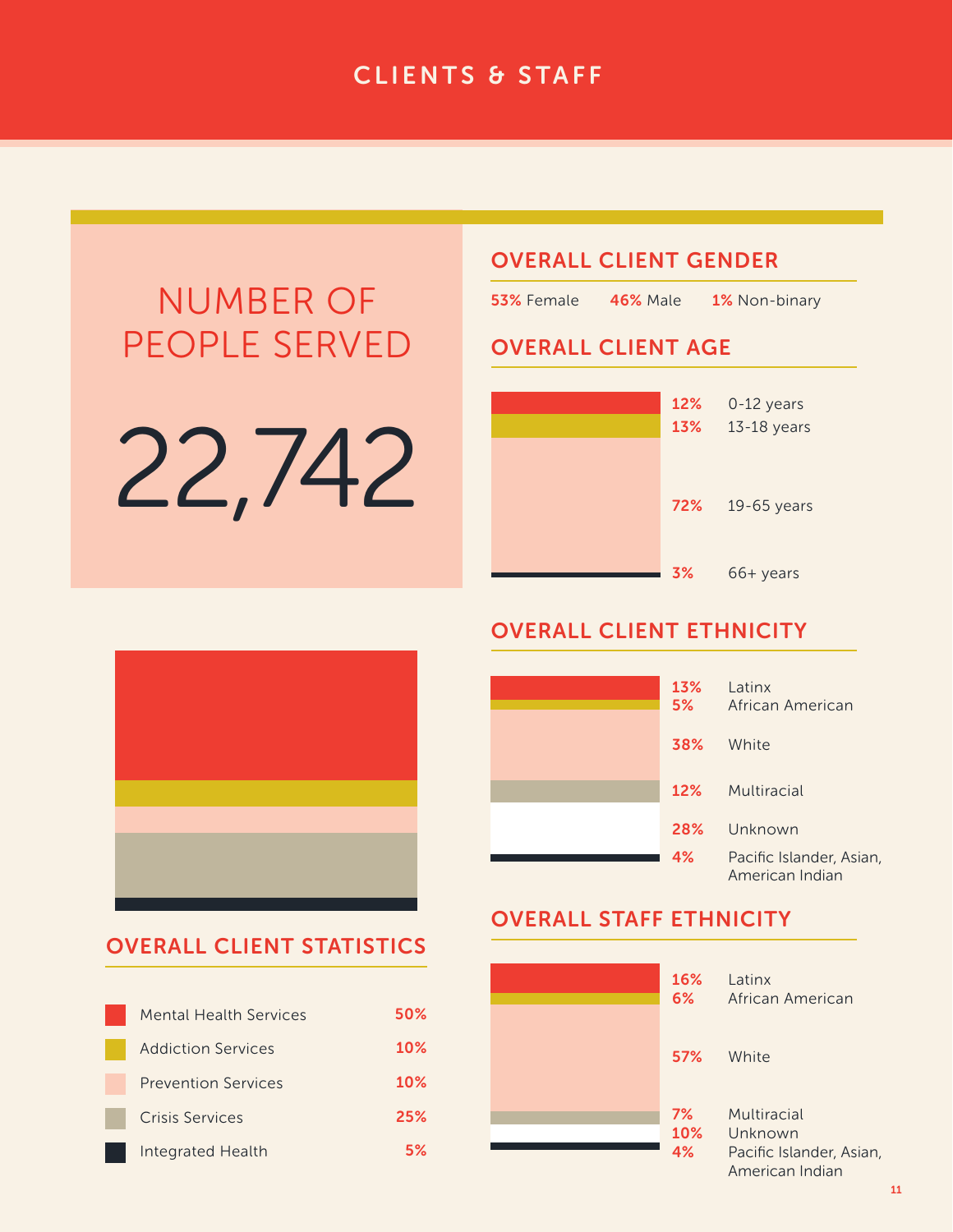### Thank you for investing in well-being for all.

We thank all of you who invest in the health of our community. The following list represents those who made a donation during fiscal year 2021 (July 1, 2020 – June 30, 2021). Donations received after this time will be recognized in the 2022 Annual Report. We have made every effort to ensure that our lists are accurate. We recognize our donors once each year in our annual report and do not share any personal information.

### Circle of Wellness

Our Circle of Wellness members have generously pledged to contribute a minimum of \$5,000 over a multi-year period.

#### MENTORS (\$25,000+)

Miller Family Foundation John & Mary Anne Wagner

#### FRIENDS (\$5,000 - \$24,999)

- Scott & Linda Andrews Anonymous Paul & Laurel Brennan Peter & Janice Burger Deborah Chen Linda & Alex Cruz Bradley Fishel & Susan Dale Larry & Judy Fox Myron & Geraldine Grover Dan & Shelly Handkins Emily Harnden Lois Jackson Mike & Stephanie Malin Timothy McMahan & Mia Nicholson Mary Monnat & Steven Slater Cynthia & Tom Mulflur
- Neil Kelly Co. Leslie Petroff Jody & Corey Pfeifer Guy & Kimberly Randles Roy Nursery Katie Stalsberg Shelley Stevens Robert & Marcia Walsh Lisa & Mike Whitlock

### Annual Fund

Donors to our annual fund support LifeWorks NW in a variety of ways throughout the year, including general and program-specific monetary donations, sponsorships of our *Something to Talk About* breakfast, and sponsorships and/ or paddle raise contributions at *Portland's Original Iron Chef*.

#### INNOVATORS (\$100,000+)

Anonymous (2) Portland Children's Levy

#### **SUSTAINERS** (\$50,000 - \$99,999)

Anonymous OCF Joseph E. Weston Public Foundation

#### STEWARDS (\$25,000 - \$49,999)

Anonymous The Spiering Family Foundation

#### **CHAMPIONS**

(\$10,000 - \$24,999)

Timothy & Mary Boyle FamilyCare Inc. Lam Research Foundation Maybelle Clark Macdonald Fund NW Natural The Standard Trust Management Services YourCause, LLC

#### PARTNERS (\$2,500 - \$9,999)

American Endowment Foundation American Online Giving Foundation Scott & Linda Andrews Anonymous Becker Capital Management Cambia Health Solutions CareOregon Columbia Bank Columbia Sportswear Delta Dental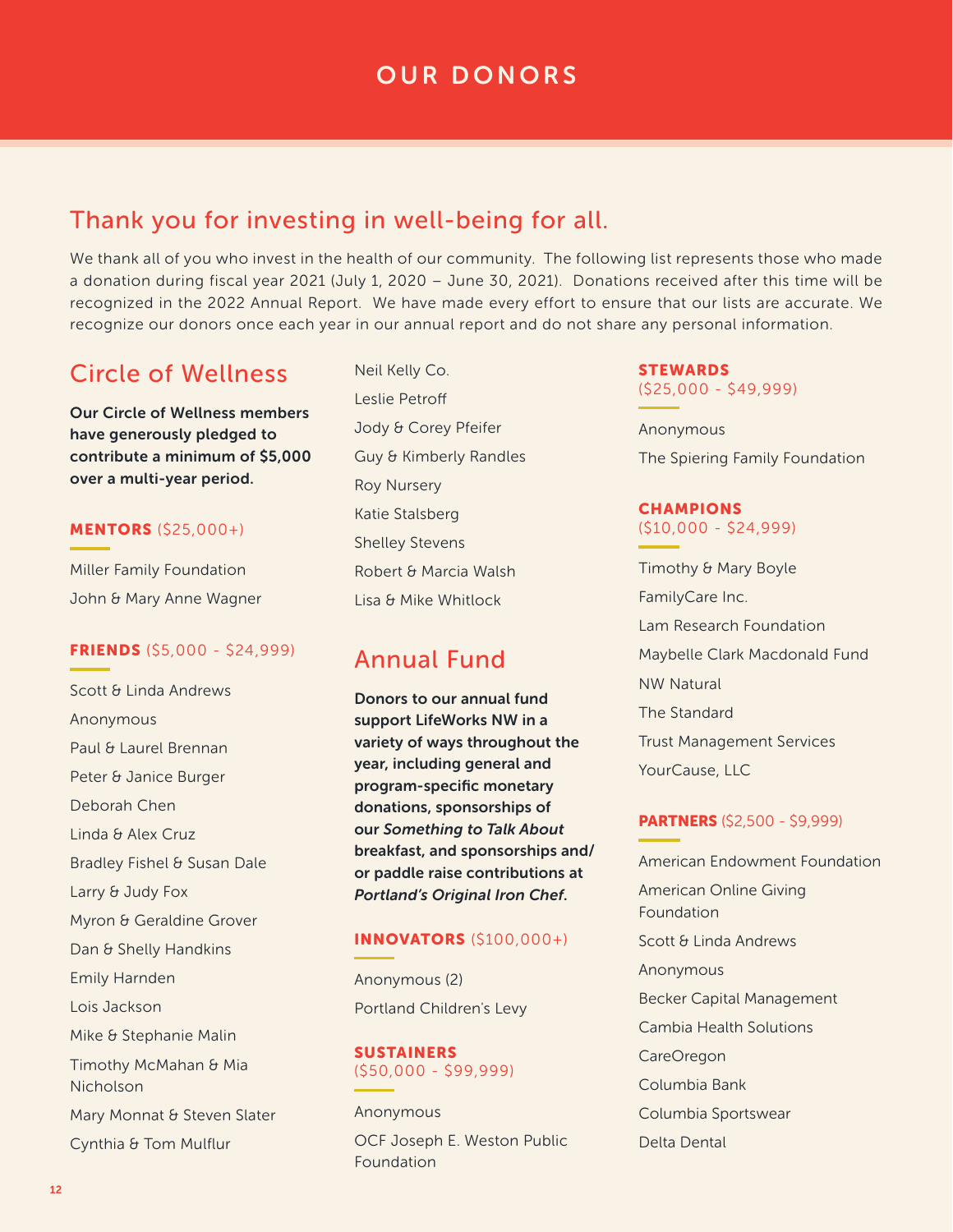Edlen & Co.

Mark & Ann Edlen & Family Elliqua Fund of Oregon Community Foundation David & Melanie Evans Ted & Susan Ferguson Fidelity Charitable Gift Fund Hoover Family Foundation Kaiser Permanente Joan Kapowich & Steve Miner Sally Lee Legacy Health System Tamy & Brian Linver Mike & Stephanie Malin Jocelynne McAdory Timothy McMahan & Mia Nicholson Morgan Stanley GIFT Fund Oregon Health & Science University Leslie Petroff Jody & Corey Pfeifer Portland Rotary Charitable Trust Providence Health & Services Schwab Charitable Fund United Way of the Columbia-Willamette USI Insurance Services Vanguard Charitable Endowment Program Vista Capital Partners, Inc Walsh Construction Co. Waschak Family Foundation

#### COMMUNITY BUILDERS (\$1,000 - \$2,499)

American International Group Anonymous Shelly & Steve Beard Michael Bennison Bruce & April Berg Richard & Elise Brown Bruce & Mary Stevenson Foundation Peter & Janice Burger Cambia Health Solutions Fund of Oregon Community Foundation Deborah Chen City of Tigard Tim Clevenger Dotti Cowart Linda & Alex Cruz Deacon Family Fund of Oregon Community Foundation Stephen & Kim Feltz Jeanne Fishback Robert & Peggy Fowler Randy Friedman Frontstream Joanne Fuller & Paul Pierce Genoa Healthcare Dan & Shelly Handkins Kim Heiting Suzanne Hoffman Home Depot Joseph Hromco & Adele Hughes Hromco Intel Corporation Douglas & Kristen Johanson

Chris & Ann Johnson Kelly Development Corporation Wayne & Marge Kollas Lamb Foundation Eric & Kari Martin Malcolm & Janeen McAninch Elise McClure Barry & Melissa Miller MODA Health Mary Monnat & Steven Slater Monsignor Timothy Murphy Natalie Hubert Bachelder and Michael Bachelder Fund of Oregon Community Foundation National Council for Behavioral Health Neil Kelly Co. Tinh Nguyen Laureen O'Brien & Edward Fus Kevin & Lisa Olson Michael & Joan O'Reilly Our Children Oregon Pacific University Corey & Jody Pfeifer Gail & Phil Rengel Richard & Diane Van Grunsven Family Foundation Brett & Karen Sims Gary & Cheri Swoboda Willis & Martha Tacker Kenneth & Marta Thrasher Tillamook County Creamery Association Fund of Oregon Community Foundation Wayne W. Kollas Inc.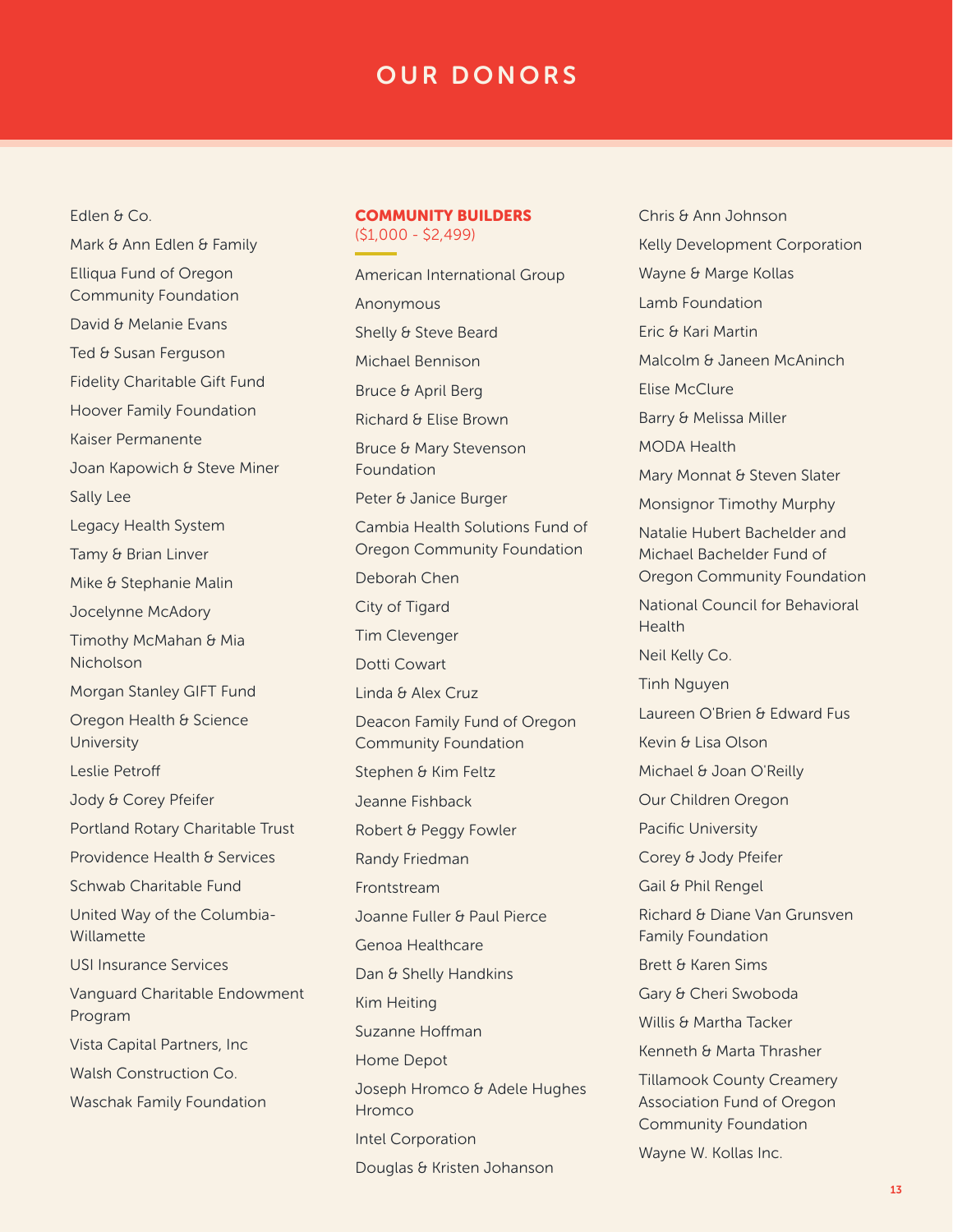Cameron Williams & Shannon Lynch Julie Wilson

#### ASSOCIATES (\$250 - \$999)

Advisors Charitable Gift Fund Ashley Amato Gavin Amato Gloria & Ted Amato Michelle Amos Kraig Anderson Anonymous (2) Baird Foundation, Inc. Teri Barichello Ann & Peter Barr-Gillespie Kevin Bath Trenton Blair Heidi Bland Tony & Lisa Boatright Rico Bocala & Roger Willoughby Rebecca Brown Bruce & Ramona Cahn The Cambia Health Foundation Bill & Gayle Carter LeAnn Collier Marie Cook Nichole Couch Bryan & Lisa Cullivan Beverly & Richard Currier Duane & Nancy Dale Drink Shrub LLC Jacqueline Dunckley Victoria Dunn

Greg & Kristen Eilers

Christopher Elliott Beth Faherty Craig & Stephanie Froude Jaimie Garlock Patrick Garrett Mary Ellen Glynn & Dwight **Holton** Laura & Gary Gorton Tanya Gray Helen & Patrick Green Christopher Hagerman & Molly Rogers Suzanne Hall Lesley Hallick Sue Hansen James & Linda Heisler Judy & Larry Helmke Michael & Melody Hinchen Mary Hull Caballero & Raymond Caballero Tristan Irving Erik Jaqua Marjorie Johnson & Ed Hochreiter Gerald Kibe & Rebecca LaPlante Nicholas & Lindsey Kralj James & Betty Krejci Kroger John Kyle Lisa & Thomas La Centra MaryLou Laybourn Steve LeCuyer & Joan O'Connell Sia Lindstrom Lippoff Family Fund of the Oregon Jewish Community Foundation

Richard & Susan Mace Maureen Mader Maletis Beverage Robert & Linda Maletis Brianne Margolin Larry Martinez & Nicholas Smith Dawn McMaster Meyer Memorial Trust Marc Monaghan & Jill Sherman Jerralynn Ness & Bernie Thurber Network for Good Michael Newman Lan Nguyen Janet Nickolaus Nike Employee Matching Gift Program Brennan O'Brien Katherine & David Porter Steve Potestio Bob & Sabrina Prill Mark & Jill Richards Howard Rosenbaum & Marcia Kahn David Sauchelli Gregory Schmidt Judy Schreuder Mike & Tara Schwab Mike & Virginia Schwab Susan Schweitzer Rita Silen Jesse Smith & Maryann Yelnosky Susann Swanson Bill Toomey & Phyllis Maynard Trinity Episcopal Cathedral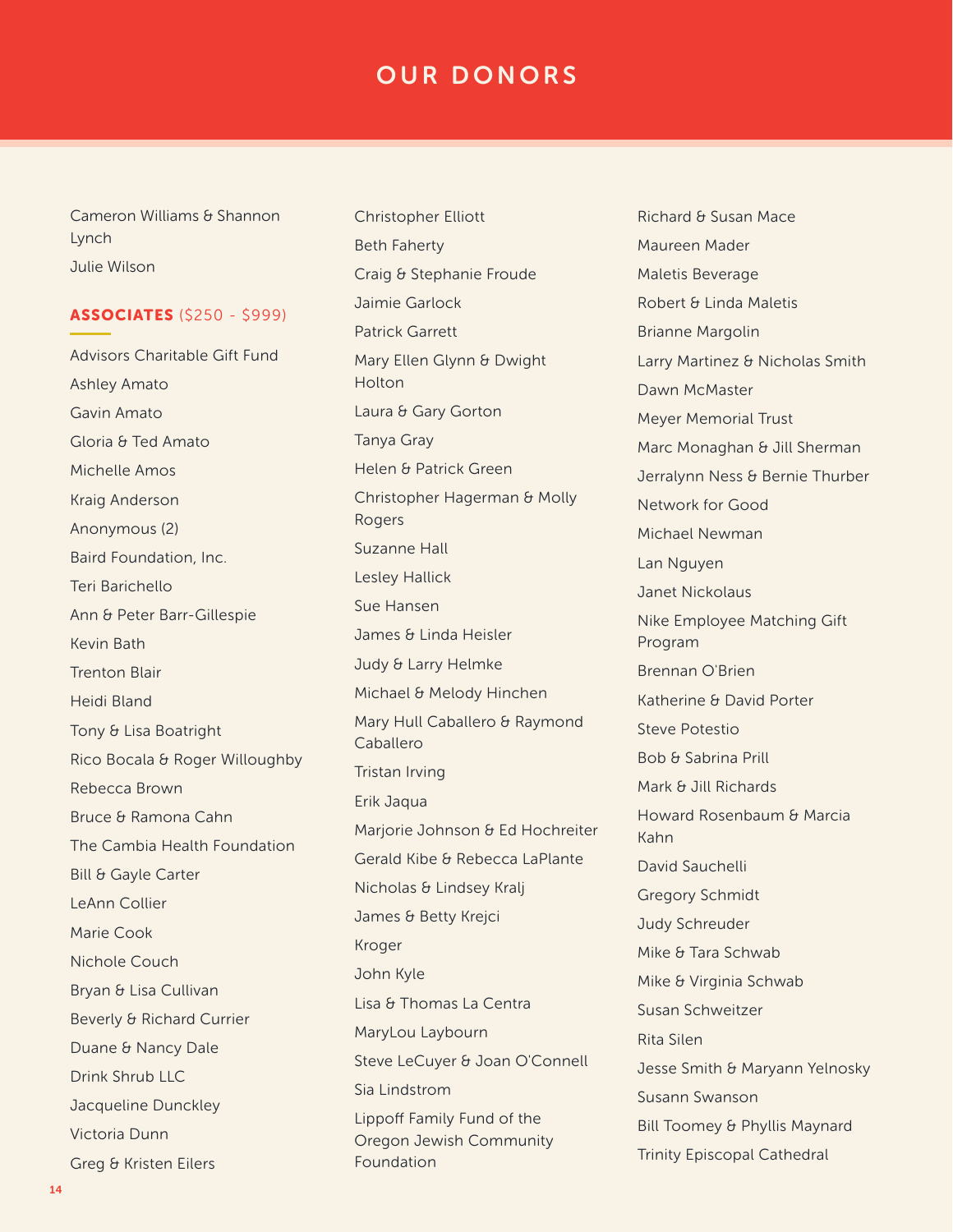Jeffrey & Constance Uncapher Larry & Karen Warr Washington County Board of Commissioners Abigail & Aaron Weast Gretchen Wernert Michael & Faye Whitenack Charles & Tammy Wilhoite

#### IN MEMORY OF

Kyle Brecheen Cynthia Pearson

Sheila Eaton Mary Monnat & Steven Slater

Denise G. Fuller Arellano Joanne Fuller & Paul Pierce Mary Monnat & Steven Slater

James Hill Sarah & Daniel Loveland

Shirley Mundhenke Darrel & Janice Kraxberger

Carolyn Patterson Stuart Patterson & Jollee Faber Patterson

Susanne Wolff Emily Wolff

#### IN HONOR OF

Deb Chen Catherine Rothenberger

The DeMaster Smith Family Sandra DeMaster

Konnette Etheredge Corrie Etheredge

Her Daughter & Grandchildren Nancy Padberg

Debbie McCabe Bill Wyatt & Merri Souther Wyatt

Mary Monnat Anonymous

The Honorable Barbara Roberts Bill Wyatt & Merri Souther Wyatt

Jessi S. Catherine Burns

Mike Schwab John & Michelle Becker

Sharon Stahl Keup Frederick & Linda Stahl

The Sylva Family ATRIO Health Plans, Inc. Sarah Vaughn

### Crawshaw Club

The following donors are helping to ensure the future of LifeWorks NW through planned gifts:

Anonymous (2) Paul & Laurel Brennan Dotti Cowart Ralph\* & Carol\* Crawshaw Gary & Debbie Dombroff Bradley Fishel & Susan Dale Lewis\* & Jodie\* Hampton Harry\* & Marguerite\* Kendall Wayne & Marge Kollas James & Betty Krejci

John Kyle Alice\* & Timothy\* Maginnis Robert & Ali McGuirk Mary Monnat & Steven Slater Mike & Tara Schwab Rita Silen Jeffrey & Constance Uncapher Karen Warr Abigail & Aaron Weast Keith White Roger\* & Margery Yost

*\*Deceased Member*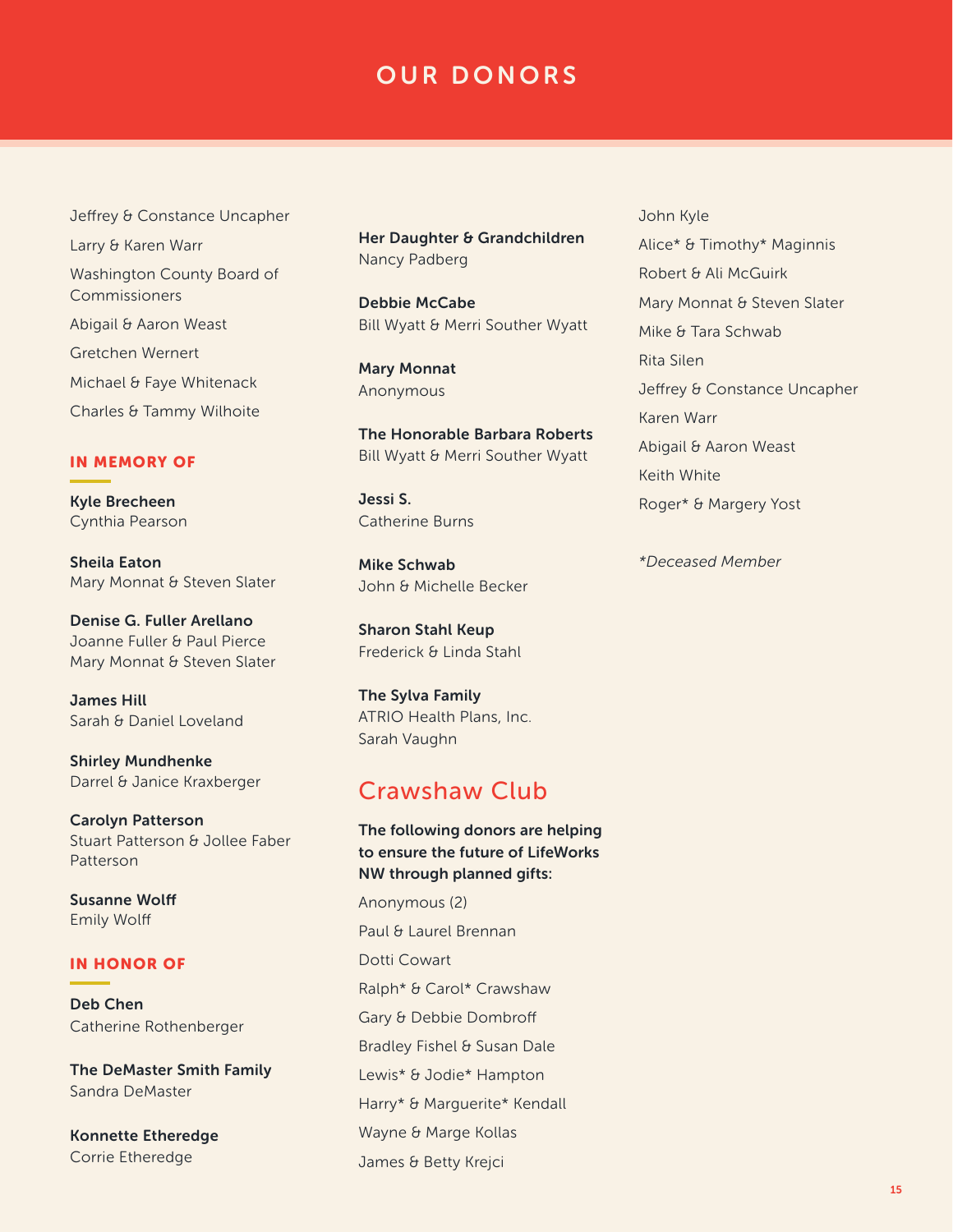### Mental Health & Addiction Services for a Healthy Community

LifeWorks NW has clinics in Beaverton, Gladstone, Hillsboro, Tigard and Milwaukie. We also have them in North, Northeast and Northwest Portland.

#### BOARD OF DIRECTORS

#### **CHAIR**

Abby Weast Friends of the Children

#### VICE CHAIR

Jody Pfeifer Standard Insurance Company

#### SECRETARY

Laureen O'Brien Community Volunteer

#### TREASURER

Dave Evans Moda Health

#### OFFICER AT LARGE

Deborah Chen K12/Fuel Education

#### BOARD MEMBERS

Tyler Anderson Oregon Department of **Justice** 

Tim Clevenger Cambia Health Solutions

Linda Cruz, MD Providence Health & Services

Mary Ellen Glynn Columbia Sportswear

Tamy Linver NW Natural

Mike Malin Nike

Eric Martin Stoel Rives LLP

Larry Martinez, Ph.D. Portland State University

Michael O'Reilly Vista Capital Partners

Roy Pittman Community Volunteer

Jeff Uncapher Community Volunteer

Paul Weatheroy Community Volunteer

#### DIRECTOR EMERITUS

Ed Washington Portland State University

#### PLANNED GIVING ADVISORY COMMITTEE

#### **CHAIR**

Pat Becker, Jr. Becker Capital Management

#### MEMBERS

Wayne Kollas Wayne Kollas Insurance

Eric Martin Stoel Rives LLP

Bob McGuirk RMC Consulting

#### AFRICAN AMERICAN ADVISORY BOARD

Ebony Sloan Clarke Health Department Director Multnomah County Health Department

Michelle Harper UNCF Board Chair – Portland

Sandra Jenkins Pacific University School of Professional Psychology

Deandre Kenyanjui Consumer Engagement Coordinator Multnomah County Health Department

Roy Pittman Head Coach, Peninsula Wrestling Community volunteer & activist

Nate Roberts Multnomah County Department of Community **Justice** 

Ed Washington Community Liaison for Diversity Initiatives Portland State University

Paul Weatheroy Community Volunteer